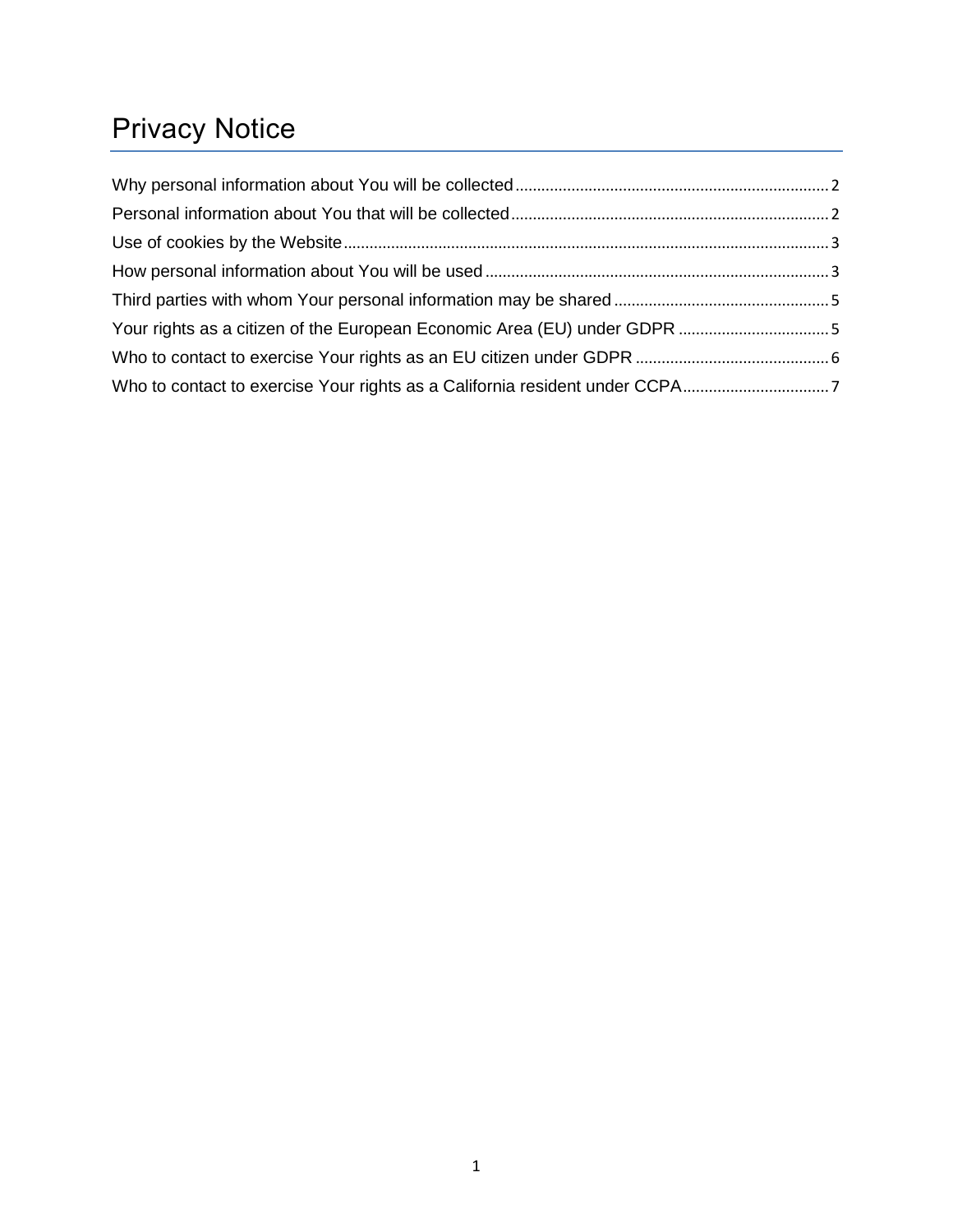#### <span id="page-1-0"></span>**Why personal information about You will be collected**

You (defined in this Privacy Notice as "**You**" or "**Your**") have been invited to participate in NISSAN MOBILITY ASSIST(defined in this Privacy Notice as "**the Program**") sponsored by Nissan North America, Inc. (defined in this Privacy Notice as "**Sponsor"**). This Privacy Notice also references Sponsor's provider, BI WORLDWIDE (defined in this Privacy Notice as "**BI WORLDWIDE**"). If you choose to participate in the Program, then Sponsor and BI WORLDWIDE have a legitimate interest in the collection of your personal information to operate the Program.

BI WORLDWIDE designed and administers the Program for Sponsor, a rewards and recognition, training, travel program through which BI WORLDWIDE promotes engagement of participants on Sponsor's behalf in performance in program rules. If applicable, the Program may allow participants to earn certain branded award points (defined in this Privacy Notice as "**Award Points**") which can be redeemed for merchandise, experiential, and/or travel awards using an on-line awards catalog linked to the Program website which is http://www.nissanmobilityassist.com/nmacore/init.action (the on-line awards catalog and Program website are collectively defined in this Privacy Notice as "**the Website**" or "**the Program Website**".

The Program and the Website are owned and operated on the Sponsor's behalf by BI WORLDWIDE, with headquarters located at 7630 E. Bush Lake Road, Minneapolis, MN 55439, and/or BI Worldwide Ltd, with headquarters located at 1 Vantage Court, Newport Pagnell, Buckinghamshire MK16 9EZ.

In addition to this Privacy Notice, Sponsor has requested that we provide you with a link to their Privacy Notice as well. Here is a link to Sponsor's Privacy Notice: <https://www.nissanusa.com/privacy.html>

#### <span id="page-1-1"></span>**Personal information about You that will be collected**

Sponsor and BI WORLDWIDE may already possess personal information about You that may be combined with additional personal information that is collected from You by BI WORLDWIDE to administer the Program.

Sponsor will provide to BI WORLDWIDE and/or BI WORLDWIDE will collect and use personal information that You provide to BI WORLDWIDE directly through this Program, as applicable, when You:

- complete forms, or communicate with BI WORLDWIDE or Sponsor in person, by phone, e-mail, fax, on-line or chat
- register to use the Program Website
- enter details of activities or performance completed in connection with the Program
- participate in Program activities such as competitions, learning opportunities, promotions or surveys
- place an order to redeem awards using the Website

The following types of personal information will be collected and processed by the Program:

Participant employee ID number, name, personal or business street address, personal or business phone number, personal or business email address, employee performance, date of birth, gender, bank account details, social security number/national identity number, device IP address, video/photos, nationality, health data.

Collection, processing, and storage of personal information are required to operate and administer the Program. BI WORLDWIDE is under contract with Sponsor to operate and administer the Program which requires BI WORLDWIDE to receive data from Sponsor and/or otherwise collect personal information from You.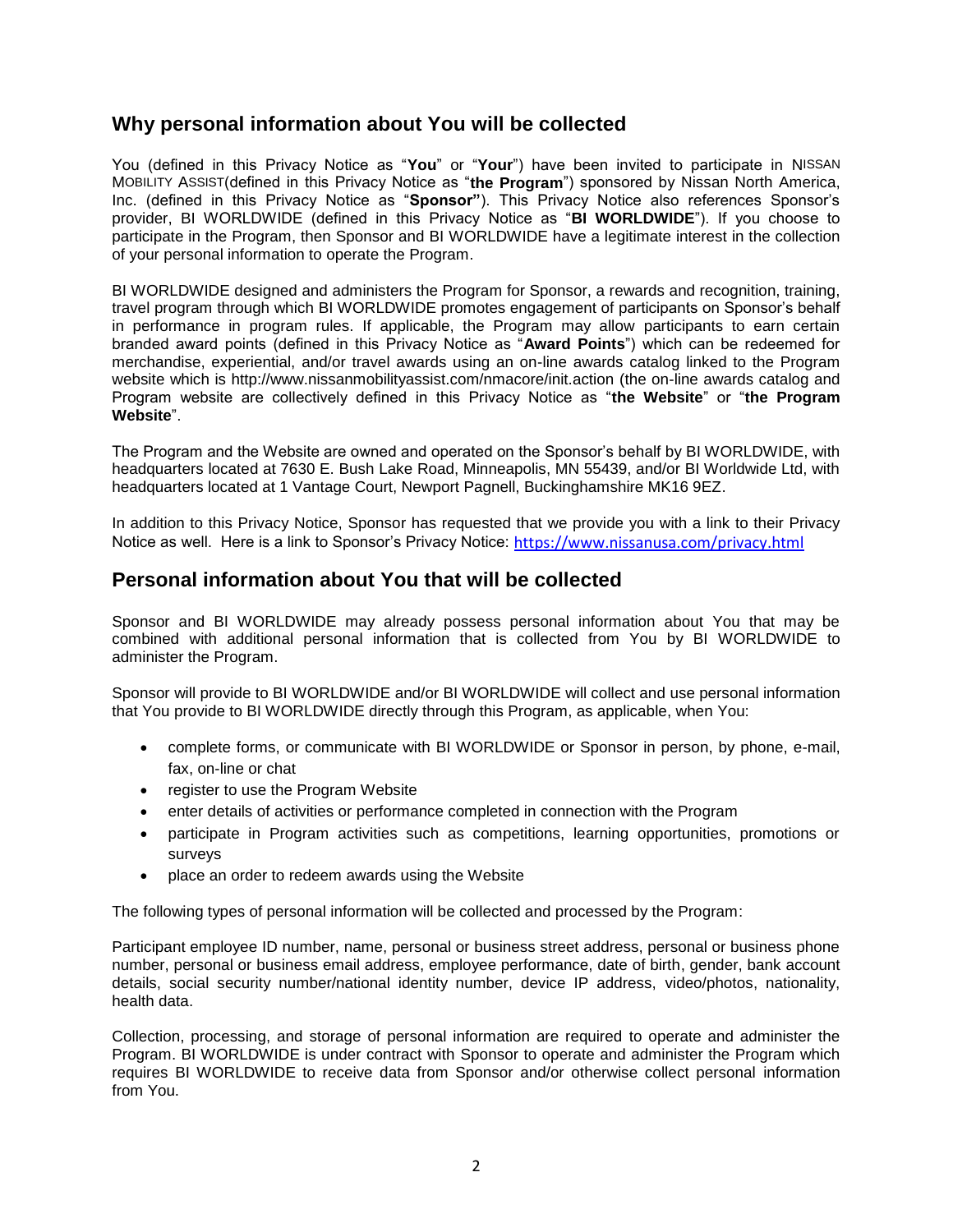- BI WORLDWIDE will not share Your personal information with any third party companies for any company's marketing purposes unrelated to the purpose of the Program.
- BI WORLDWIDE will not sell Your personal information to any third parties.

You have the choice to not provide the personal information necessary to participate in the Program or to redeem award(s). If You choose not to provide the personal information requested, You may not be able to participate in, or receive any award(s) and benefit(s) provided by the Program.

Personal information is saved for the length of time that is required for BI WORLDWIDE to operate and administer the Program as defined within a written contract or data protection agreement between BI WORLDWIDE and Sponsor, or as otherwise required by law for financial reporting purposes.

#### <span id="page-2-0"></span>**Use of cookies by the Website**

Cookies are small text files that are either stored in memory while you are connected with a website and then are deleted immediately afterward ("**Session Cookies**"), or placed on your device by websites that you visit to store some useful information that can be used on future visits to help "remember" specific choices or data entries you have made previously ("**Persistent Cookies**"). Cookies are widely used to help websites function as efficiently as possible, as well as to provide information to the owners of the website in some cases.

| <b>Cookie Types</b>                                                      | Name(s) used by<br>this site | <b>Purpose</b>                                                                                                                                                                                                                                                                                                                                                       | Personal Data stored within the<br>cookie |
|--------------------------------------------------------------------------|------------------------------|----------------------------------------------------------------------------------------------------------------------------------------------------------------------------------------------------------------------------------------------------------------------------------------------------------------------------------------------------------------------|-------------------------------------------|
| Authentication                                                           | <b>JSESSIONID</b>            | This cookie, often referred to as a user<br>session cookie, helps the web server identify<br>the user once logged in so that it can<br>maintain the unique connection between the<br>user and the web server for the duration of a<br>visit.<br>These cookies only exist as long as the user<br>is connected to the web application.                                 | None                                      |
| Memcache                                                                 | mcac cookie                  | This cookie is used to cache certain content<br>that reduces round-trips to the backend,<br>page over page                                                                                                                                                                                                                                                           | None                                      |
| Anonymous<br><b>Website Analytics</b><br>Provided by Google<br>Analytics | _gat<br>$\_gid$<br>_ga       | These Persistent Cookies are used to collect IP Address<br>non-personal information. The information<br>helps us improve the Website performance.<br>The cookies collect information in an<br>anonymous form, including the number of<br>visitors to the Website, where visitors of the<br>Website have come from, and the pages<br>they visited within the Website. |                                           |

The table below provides greater detail regarding the cookies used by the Website.

## <span id="page-2-1"></span>**How personal information about You will be used**

Sponsor and BI WORLDWIDE respect the privacy of Your personal information and will not share Your personal information with third parties except as necessary to operate the Program and related purposes. BI WORLDWIDE administers the Program on behalf of Sponsor and Sponsor will be sharing Your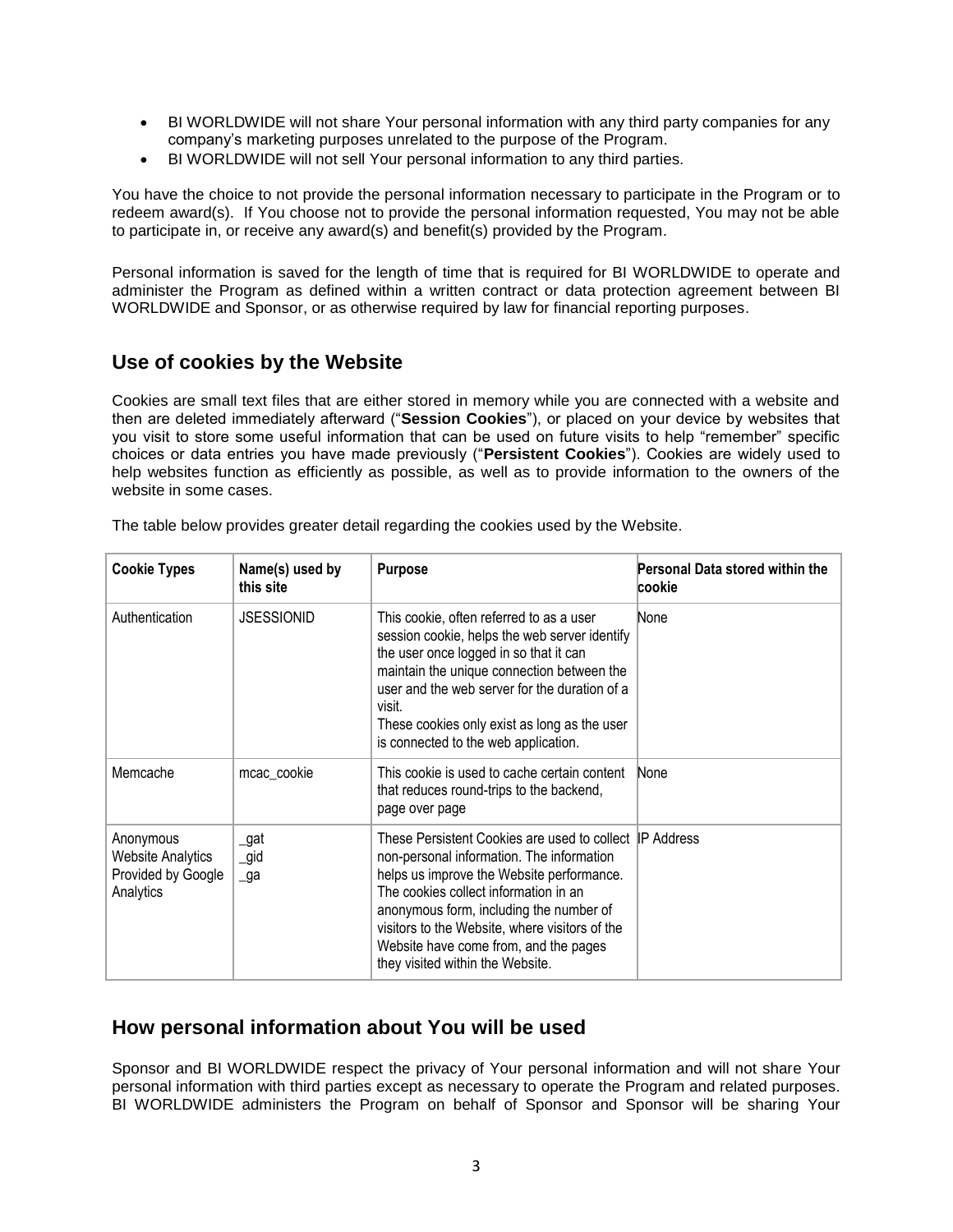personal information with BI WORLDWIDE. Any personal information You provide via the Website will be processed by BI WORLDWIDE on Sponsor's behalf, but BI WORLDWIDE is under contract to assure Your personal information and data privacy rights are protected.

Your personal information will only be used for the intended purpose(s) for which it was collected, or for closely related purposes in conjunction with the Program.

Your personal information will be used by BI WORLDWIDE only as directed by Sponsor to the extent required to:

- allow You to participate in, and receive awards and benefits of the Program
- allow Sponsor to achieve the intended results of the Program
- assure You are provided with the Program content which is relevant to You
- notify You about changes to the Program Website or related services
- perform research and analysis on Your performance or engagement with Sponsor and/or Sponsor's industry per direction from Sponsor
- analyze and improve the Program
- if applicable, keep track of Your Award Points so you can redeem them using the on-line catalog Website

Your personal information will be used for the following automatic processes for which you have the right to opt-in:

Personal information You choose to post, share, upload, or make available via the Program may be visible to others who use the Program.

When it is necessary to share personal information from the Program with a third party, Your personal information will be properly protected, only the minimum personal information required will be shared, and it will be shared only on a need-to-know basis.

Your personal information may be shared:

- with the Sponsor of the Program and with BI WORLDWIDE to administer the Program
- with other companies within the Sponsor's corporate group
- with Your employer (and its management staff). If Sponsor is your employer, then personal information processed in connection with the Program (including information regarding the performance of your duties as an employee) may be provided to Sponsor for employment related purposes. This information could form part of your employer's personnel record, and could be considered when evaluating the performance of your work. For further information, please see Sponsor's employee handbook.
- with Sponsor's and/or BI WORLDWIDE's suppliers and sub-contractors in conjunction with the Program
- with another business if Sponsor is involved in a takeover or merger with that business
- if Sponsor is under a legal duty to disclose Your information (for example, as required by law enforcement or a court order)
- if Sponsor or a third party (including BI WORLDWIDE) must enforce a contract
- if Sponsor or a third party (including BI WORLDWIDE) must protect the rights, property, or safety of You or anyone else
- with providers of analytics services as described in the next paragraph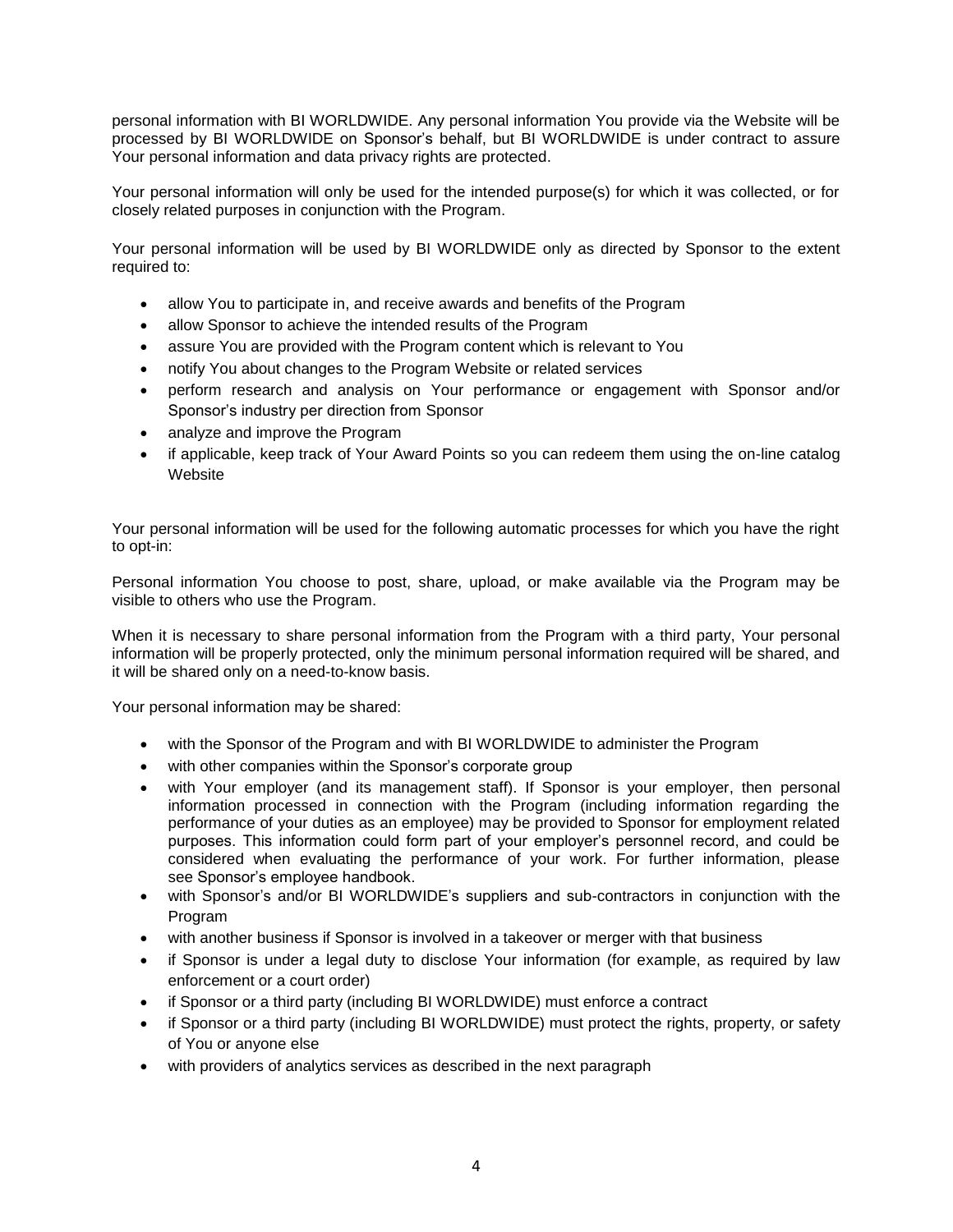Sponsor and/or BI WORLDWIDE will collect the following types of information and use analytics services to help make improvements to the Program and/or the Website, or to troubleshoot problems:

- **personal information** the IP address assigned to the device You use to access the Website (an IP address is a unique number assigned to your device when you use the internet and any phone number You use to call BI WORLDWIDE's customer service number
- **technical information** browser type and version, time zone setting, browser plug-in types and versions, operating system, and device type
- **performance information** information about Your use of the Program Website or performance in the Program, including the date and time You connect, the pages of the Website You view, products from our catalog You viewed or searched, how long it took to display each page You viewed, errors, and the length of time You spent on certain pages

Your personal information is securely stored within United States of America

Your personal information for purposes of shipping, mailing or delivery (name, address, e-mail and phone number) will be transferred to the country or region where you reside as required to permit physical delivery of Program communications or merchandise awards.

If it is necessary to transfer Your personal information outside of the country in which it is stored, the Sponsor and BI WORLDWIDE take steps to make sure adequate levels of privacy protection in line with applicable data protection laws are in place. These privacy protection measures are contractually required of all parties involved in the transfer.

#### <span id="page-4-0"></span>**Third parties with whom Your personal information may be shared**

Your personal information is not shared with any third parties unless it is required to administer the Program. If your information is shared with a third party, the type of third party is listed below.

 This Program includes reimbursement in the form of a check, so a bank will receive some of Your personal information

If You have any questions or concerns related to how Your data is used by the Bank, Call 1-800-TO-WELLS (**1-800-869-3557**) or go to wellsfargo.com/privacy-security

## <span id="page-4-1"></span>**Your rights as a citizen of the European Economic Area (EU) under GDPR**

The Sponsor and BI WORLDWIDE respect Your rights to access and control Your personal information which include:

1) **Right to information** – This right provides You with the ability to ask Sponsor or BI WORLDWIDE, as applicable, for information about what personal information about You is being processed and the rationale for such processing.

2) **Right to access** – This request provides You with the right to see or view Your own personal information that is being processed, as well as to request copies of Your personal information.

3) **Right to rectification** – This right provides You with the ability to ask for modifications to Your personal information if You believe that Your personal information is not up to date or accurate.

4) **Right to withdraw consent** – This right provides You with the ability to withdraw previously given consent for processing of Your personal information for a specific purpose. Your request would then require the Sponsor to stop the processing of Your personal information that was based on the consent provided earlier.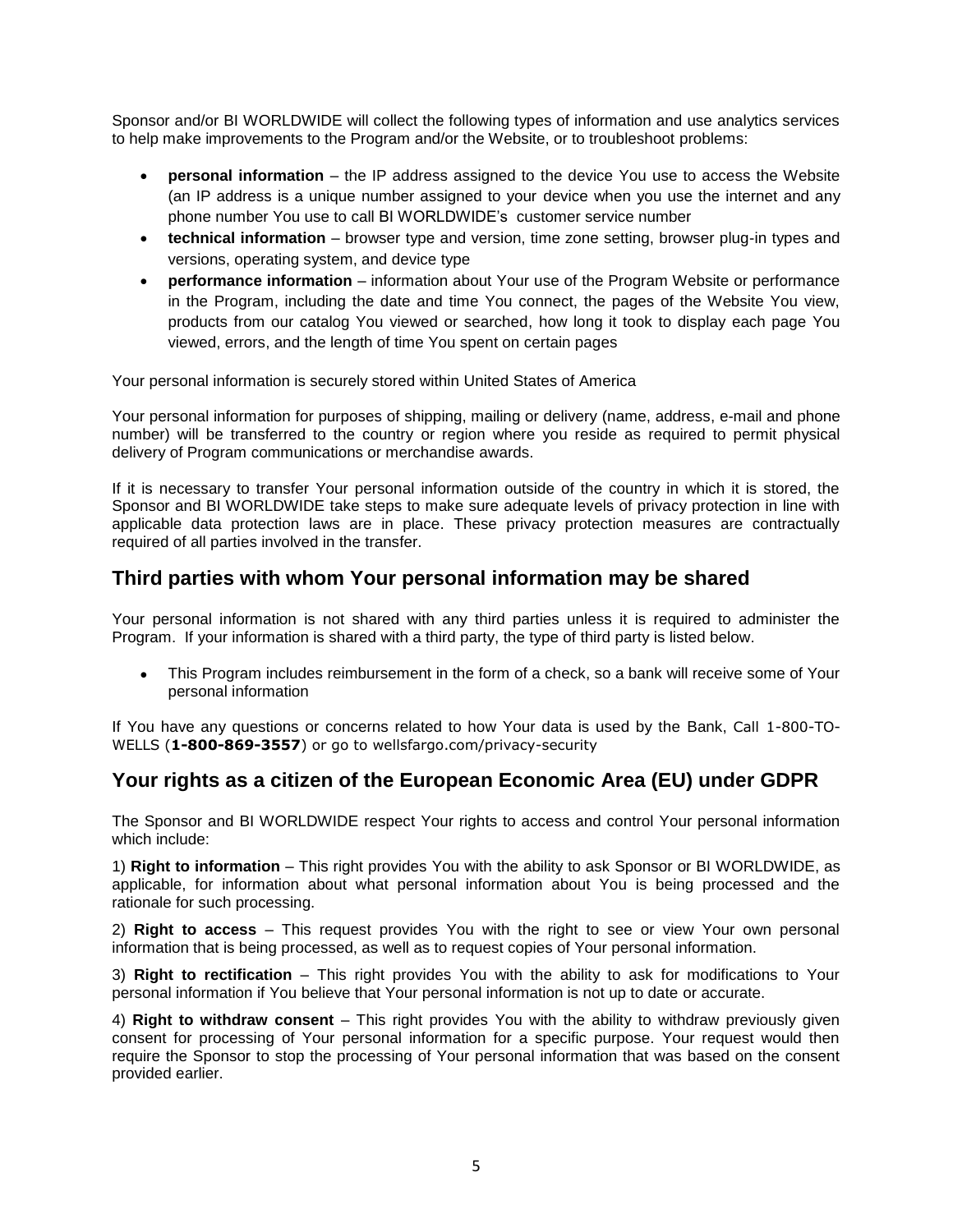5) **Right to object** – This right provides You with the ability to object to the processing of Your personal information. Normally, this would be the same as the right to withdraw consent, if consent was appropriately requested and no processing other than legitimate purposes is being conducted. However, a specific scenario would be when You ask that Your personal information not be processed for certain purposes while a legal dispute is ongoing in court.

6) **Right to object to automated processing** – This right provides You with the ability to object to a decision based solely on automated processing. Using this right, You may ask that Your input (for instance, a questionnaire You completed) to be reviewed manually, because You believe that automated processing of Your responses may not consider Your unique situation.

7) **Right to be forgotten** – Also known as right to erasure, this right provides You with the ability to ask for the deletion of Your personal information. This will generally apply to situations where You no longer participate in the Program. It is important to note that this is not an absolute right, and also must take into consideration the Sponsor's rights.

8) **Right for data portability** – This right provides You with the ability to ask for transfer of Your personal information. As part of such request, You may ask for Your personal data to be provided directly to You, or transferred to another data controller or data processor other than Sponsor or BI Worldwide. When doing so, Your personal information must be provided or transferred in a machine-readable electronic format.

# <span id="page-5-0"></span>**Who to contact to exercise Your rights as an EU citizen under GDPR**

Under applicable EU data protection laws, the Sponsor, and/or BI WORLDWIDE, is an independent "**Data Controller**" of Your personal information.

If You have any questions or concerns related to how Your personal information is used by the Program, You should contact BI WORLDWIDE directly by sending an email with your name and contact information to BI WORLDWIDE's Data Protection Office: [privacy.office@biworldwide.com](mailto:dpo.us@biworldwide.com)

If You are not happy with the response you receive from any of the data protection officers you have contacted, or You believe that protection of Your personal information or privacy rights have been infringed, You should contact Your European Union, United Kingdom, or other state or country's **Data Protection Authority** (**DPA**) or the **Swiss Federal Data Protection and Information Commissioner, as applicable**. You can search for Your country's DPA by entering the name of your country combined with the words "data protection authority" or "privacy office" into an Internet search page such as [www.google.com.](http://www.google.com/)

# **Your rights as a California resident under CCPA**

The California Consumer privacy Act of 2018 (**CCPA**) was written with the goal to assure the right of every California resident (Consumer) to control certain uses of their personal information by giving them an effective way to control their personal information, by ensuring the following rights:

- The right to know what personal information is being collected about them.
- The right to know whether their personal information is being sold or disclosed (and to whom).
- The right to say 'no" to the sale of their personal information.
- The right to access their personal information.
- The right to equal service and price, even if they exercise their privacy rights.

Under the CCPA, Consumers have the right to request that a company in possession of their personal information disclose to the Consumer the following:

The categories of personal information the company has collected about the Consumer.